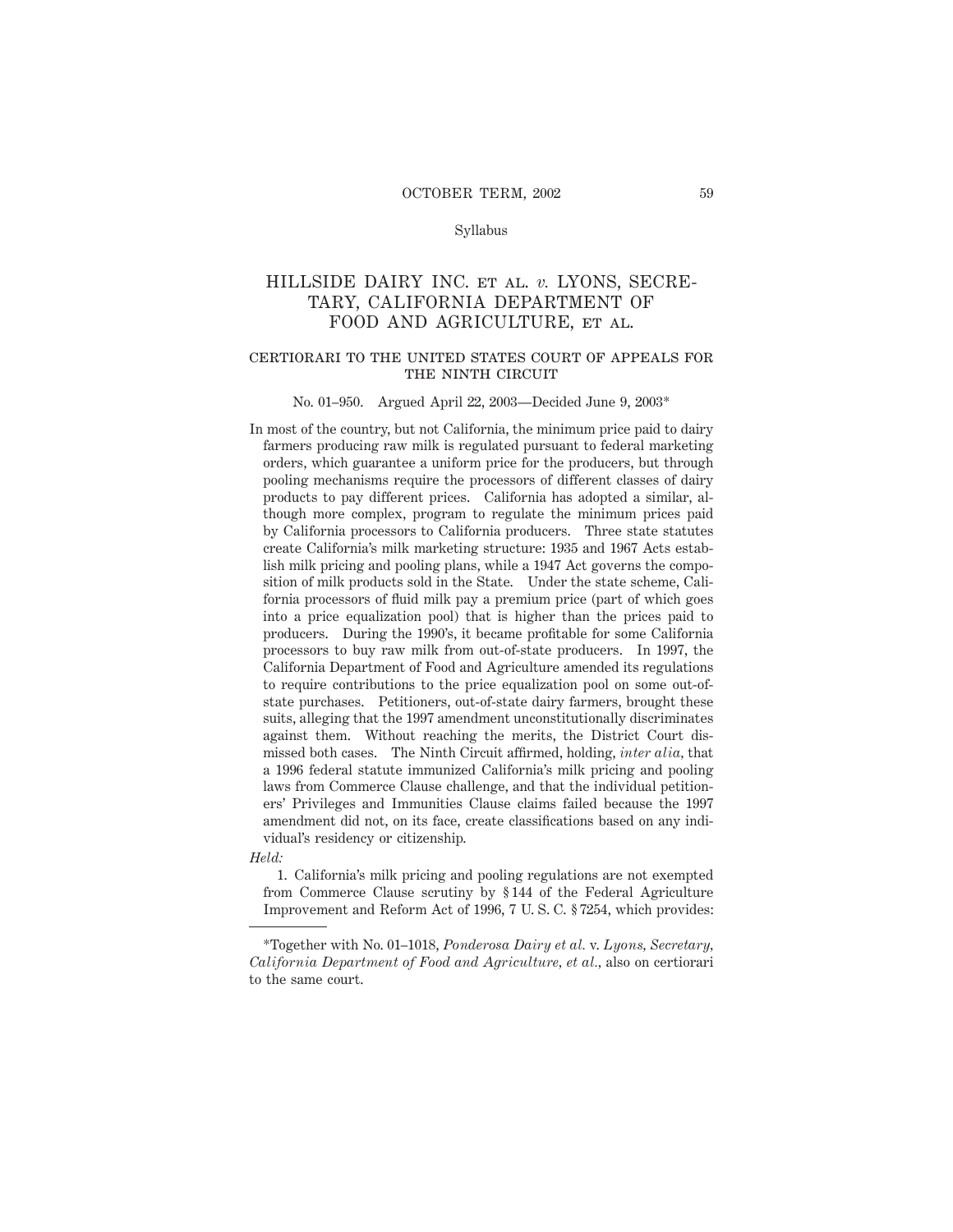#### Syllabus

"Nothing in this Act . . . shall be construed to . . . limit the authority of . . . California . . . to . . . effect any law . . . regarding . . . the percentage of milk solids or solids not fat in fluid milk products sold . . . in [that] State . . . ; or . . . the labeling of such fluid milk products . . . ." Section 144 plainly covers California laws regulating the composition and labeling of fluid milk products, but does not mention pricing laws. This Court will not assume that Congress has authorized state regulations that burden or discriminate against interstate commerce unless such an intent is clearly expressed. *South-Central Timber Development, Inc.* v. *Wunnicke,* 467 U. S. 82, 91. Because § 144 does not express such an intent with respect to California's pricing and pooling laws, the Ninth Circuit erred in relying on that section to dismiss petitioners' Commerce Clause challenge. Pp. 64–66.

2. The Ninth Circuit's rejection of the individual petitioners' Privileges and Immunities Clause claims is inconsistent with *Chalker* v. *Birmingham & Northwestern R. Co.,* 249 U. S. 522, 527, in which this Court held that the practical effect of a Tennessee tax—which did not on its face draw any distinction based on citizenship or residence, but did impose a higher rate on persons having their principal offices out of State—was discriminatory, given that an individual's chief office is commonly in the State of which he is a citizen. In these cases as well, the absence of an express statement in the California laws and regulations identifying out-of-state residency or citizenship as a basis for disparate treatment is not a sufficient basis for rejecting petitioners' claim. In so holding, this Court expresses no opinion on the merits of that claim. Pp. 66–67.

259 F. 3d 1148, vacated and remanded.

Stevens, J., delivered the opinion of the Court, Parts I and III of which were unanimous, and Part II of which was joined by REHNQUIST, C. J., and O'Connor, Scalia, Kennedy, Souter, Ginsburg, and Breyer, JJ. Thomas, J., filed an opinion concurring in part and dissenting in part, *post,* p. 68.

*Roy T. Englert, Jr.,* argued the cause for petitioners in both cases. With him on the briefs were *Lawrence S. Robbins, Charles M. English, Jr., Wendy M. Yoviene,* and *Nicholas C. Geale.*

*Barbara McDowell* argued the cause for the United States as *amicus curiae* urging reversal. With her on the brief were *Solicitor General Olson, Assistant Attorney General*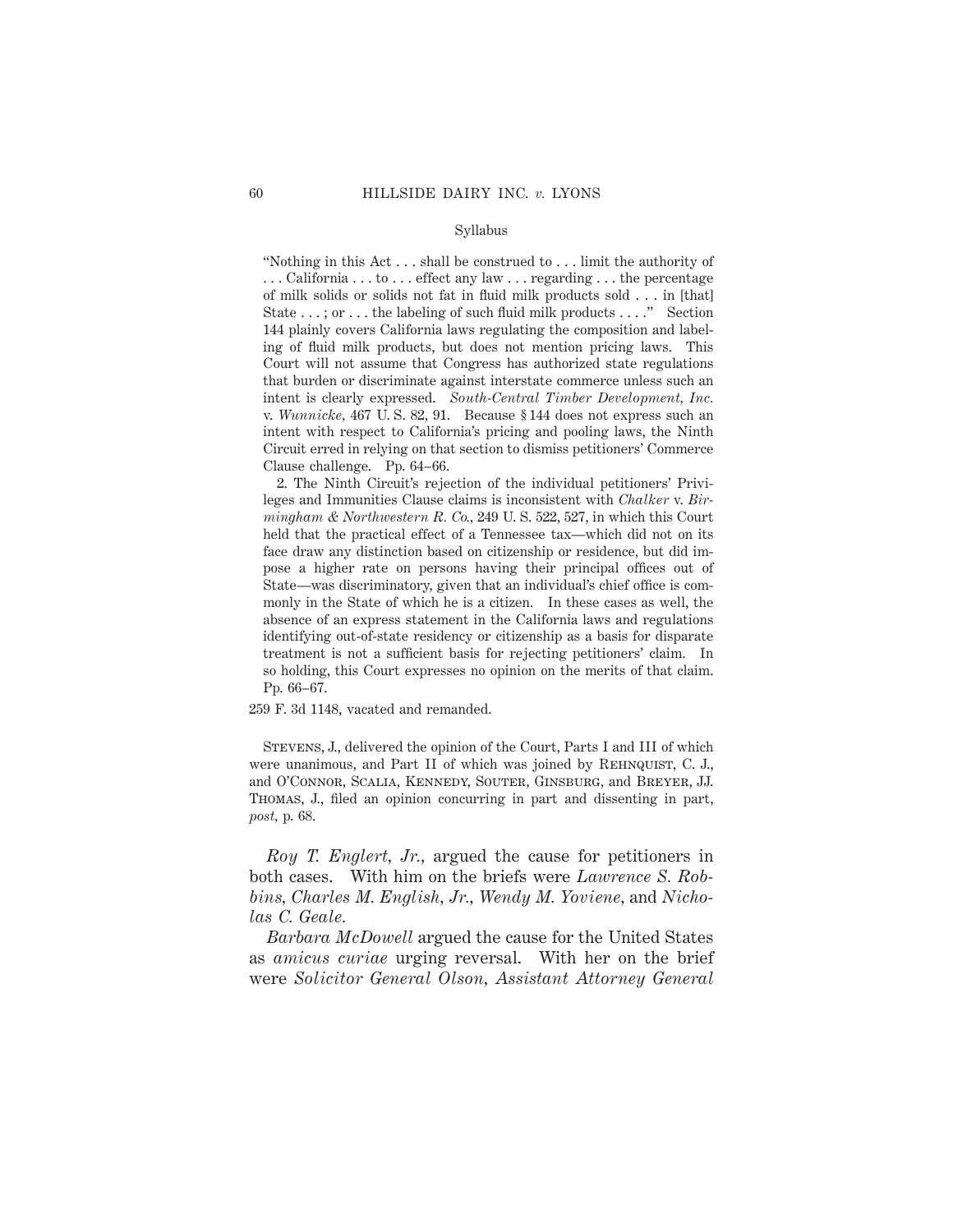# *McCallum, Deputy Solicitor General Kneedler,* and *Mark B. Stern.*

*Mark J. Urban* argued the cause for respondents in both cases. With him on the brief were *Bill Lockyer,* Attorney General of California, *Manuel M. Medeiros,* State Solicitor General, *Richard M. Frank,* Chief Assistant Attorney General, *Bruce F. Reeves* and *Mark J. Urban,* Deputy Attorneys General, and *Andrea Hackett Henningsen.*†

# Justice Stevens delivered the opinion of the Court.

In most of the United States, not including California, the minimum price paid to dairy farmers producing raw milk is regulated pursuant to federal marketing orders. Those orders guarantee a uniform price for the producers, but through pooling mechanisms require the processors of different classes of dairy products to pay different prices. Thus, for example, processors of fluid milk pay a premium price, part of which goes into an equalization pool that provides a partial subsidy for cheese manufacturers who pay a net price that is lower than the farmers receive. See *West Lynn Creamery, Inc.* v. *Healy,* 512 U. S. 186, 189, n. 1 (1994).

The California Legislature has adopted a similar program to regulate the minimum prices paid by California processors to California producers. In the cases before us today, outof-state producers are challenging the constitutionality of a 1997 amendment to that program. They present us with two questions: (1) whether § 144 of the Federal Agriculture

<sup>†</sup>Briefs of *amici curiae* urging reversal were filed for the State of Nevada et al. by *Brian Sandoval,* Attorney General of Nevada, and by the Attorneys General for their respective States as follows: *Mike Hatch* of Minnesota, *Mike McGrath* of Montana, *Hardy Myers* of Oregon, *Christine O. Gregoire* of Washington, and *Peggy A. Lautenschlager* of Wisconsin; for Continental Dairy Products, Inc., et al. by *Benjamin F. Yale;* and for the Dairy Institute of California by *Thomas S. Knox.*

*John J. Vlahos* filed a brief for Western United Dairymen as *amicus curiae* urging affirmance.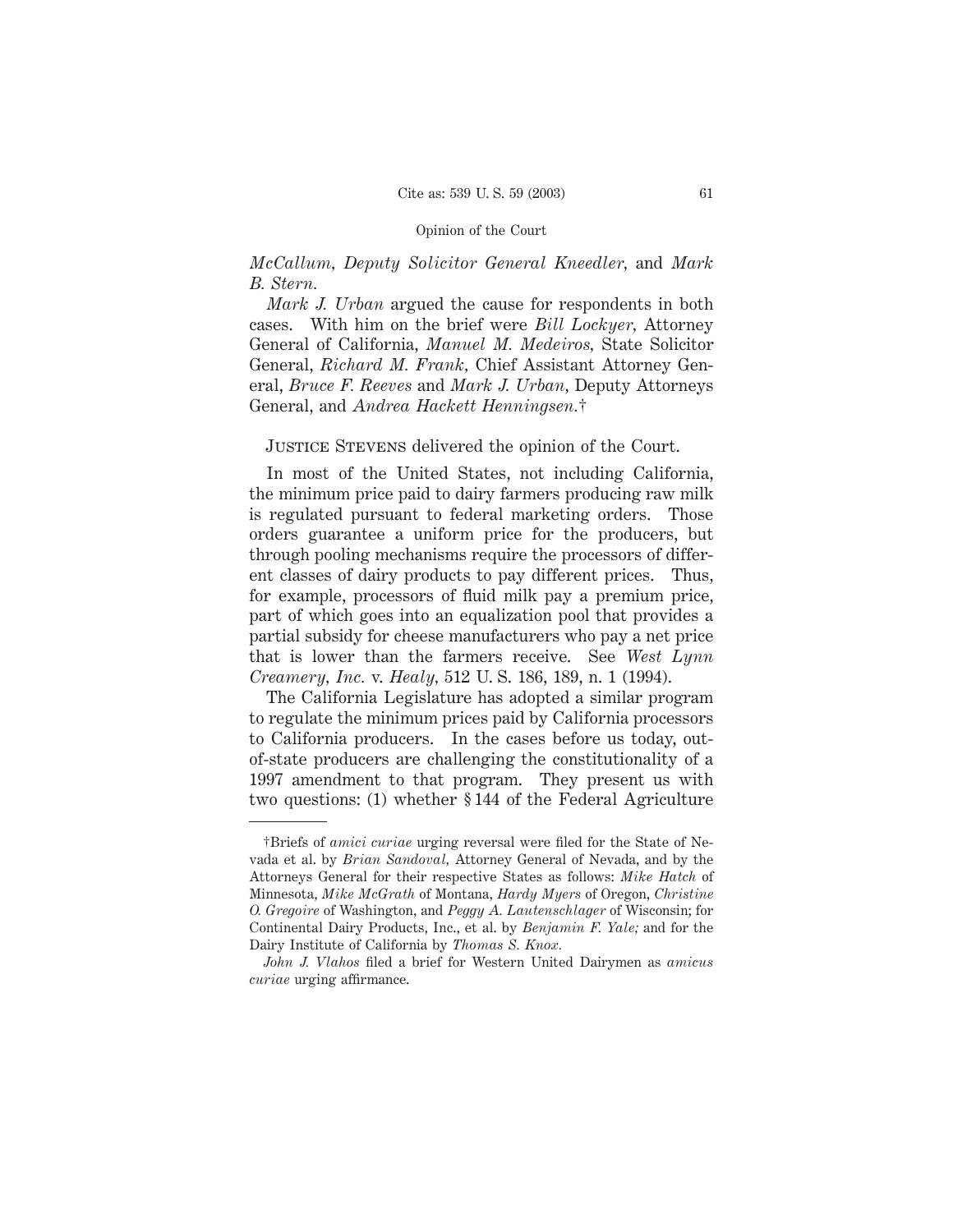Improvement and Reform Act of 1996, 110 Stat. 917, 7 U. S. C. § 7254, exempts California's milk pricing and pooling regulations from scrutiny under the Commerce Clause; and (2) whether the individual petitioners' claim under the Privileges and Immunities Clause is foreclosed because those regulations do not discriminate on their face on the basis of state citizenship or state residence.

I

Government regulation of the marketing of raw milk has been continuous since the Great Depression.<sup>1</sup> In California, three related statutes establish the regulatory structure for milk produced, processed, or sold in California. First, in 1935, the State enacted the Milk Stabilization and Marketing Act, Cal. Food & Agric. Code Ann. §§ 61801–62403 (West 2001), "to establish minimum producer prices at fair and reasonable levels so as to generate reasonable producer incomes that will promote the intelligent and orderly marketing of market milk . . . ." § 61802(h). Then, California created requirements for composition of milk products in the Milk and Milk Products Act of 1947. §§ 32501–39912. The standards created under this Act mandate minimum percentages of fat and solids-not-fat in dairy products and often require fortification of milk by adding solids-not-fat. In 1967, California passed another milk pricing Act, the Gonsalves Milk Pooling Act, §§ 62700–62731, to address deficiencies in the existing pricing scheme. Together, these three Acts (including numerous subsequent revisions) create the state milk marketing structure: The 1935 and 1967 Acts establish the milk pricing and pooling plans, while the 1947 Act governs the composition of milk products sold in California.

While it serves the same purposes as the federal marketing orders, California's regulatory program is more complex.

<sup>&</sup>lt;sup>1</sup>The history and purpose of federal regulation of milk marketing is described in some detail in *Zuber* v. *Allen,* 396 U. S. 168, 172–187 (1969).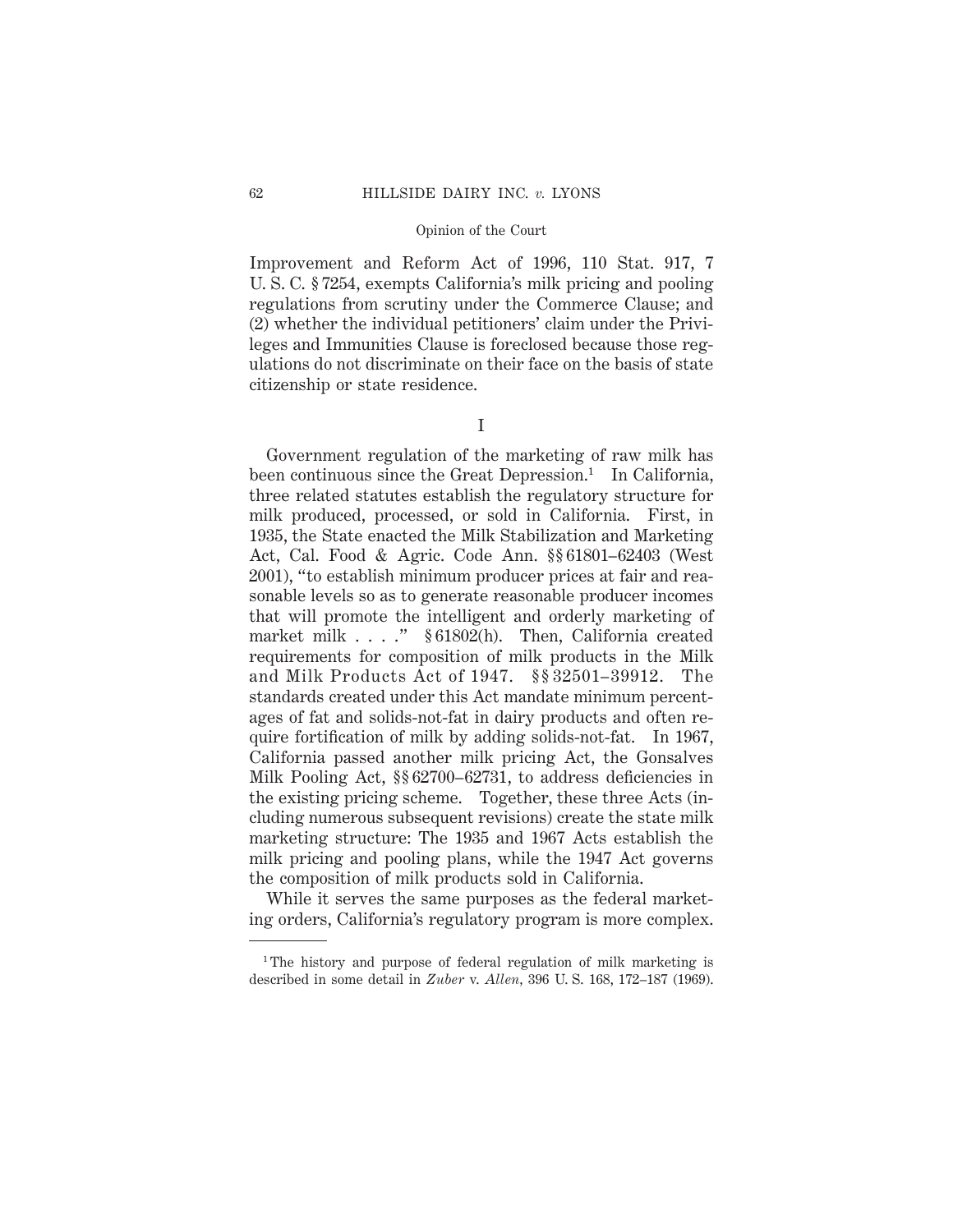Federal orders typically guarantee all producers the same minimum price and create only two or three classes of end uses to determine the processors' contributions to, or withdrawals from, the equalization pools, whereas under the California scheme some of the farmers' production commands a "quota price" and some receives a lower "overbase price," and the processors' end uses of the milk are divided into five different classes.

The complexities of the California scheme are not relevant to these cases; what is relevant is the fact California processors of fluid milk pay a premium price (part of which goes into a pool) that is higher than either of the prices paid to the producers.2 During the early 1990's, market conditions made it profitable for some California processors to buy raw milk from out-of-state producers at prices that were higher than either the quota prices or the overbase prices guaranteed to California farmers yet lower than the premium prices they had to pay when making in-state purchases. The regulatory scheme was at least partially responsible for the advantage enjoyed by out-of-state producers because it did not require the processors to make any contribution to the equalization pool on such purchases. In other words, whereas an in-state purchase of raw milk resold as fluid milk required the processor both to pay a guaranteed minimum to the farmer and also to make a contribution to the pool, an outof-state purchase at a higher price would often be cheaper because it required no pool contribution.

In 1997, the California Department of Food and Agriculture amended its plan to require that contributions to the

<sup>2</sup> Because processors of fluid milk typically manufacture some other products as well, their respective pool contributions reflect the relative amounts of those end uses. Each processor's mix of end uses produces an individual monthly "blend price" that is multiplied by its total purchases. Under federal orders the term "blend price" has a different meaning; it usually refers to the price that the producer receives. See *West Lynn Creamery, Inc.* v. *Healy,* 512 U. S. 186, 189, n. 1 (1994).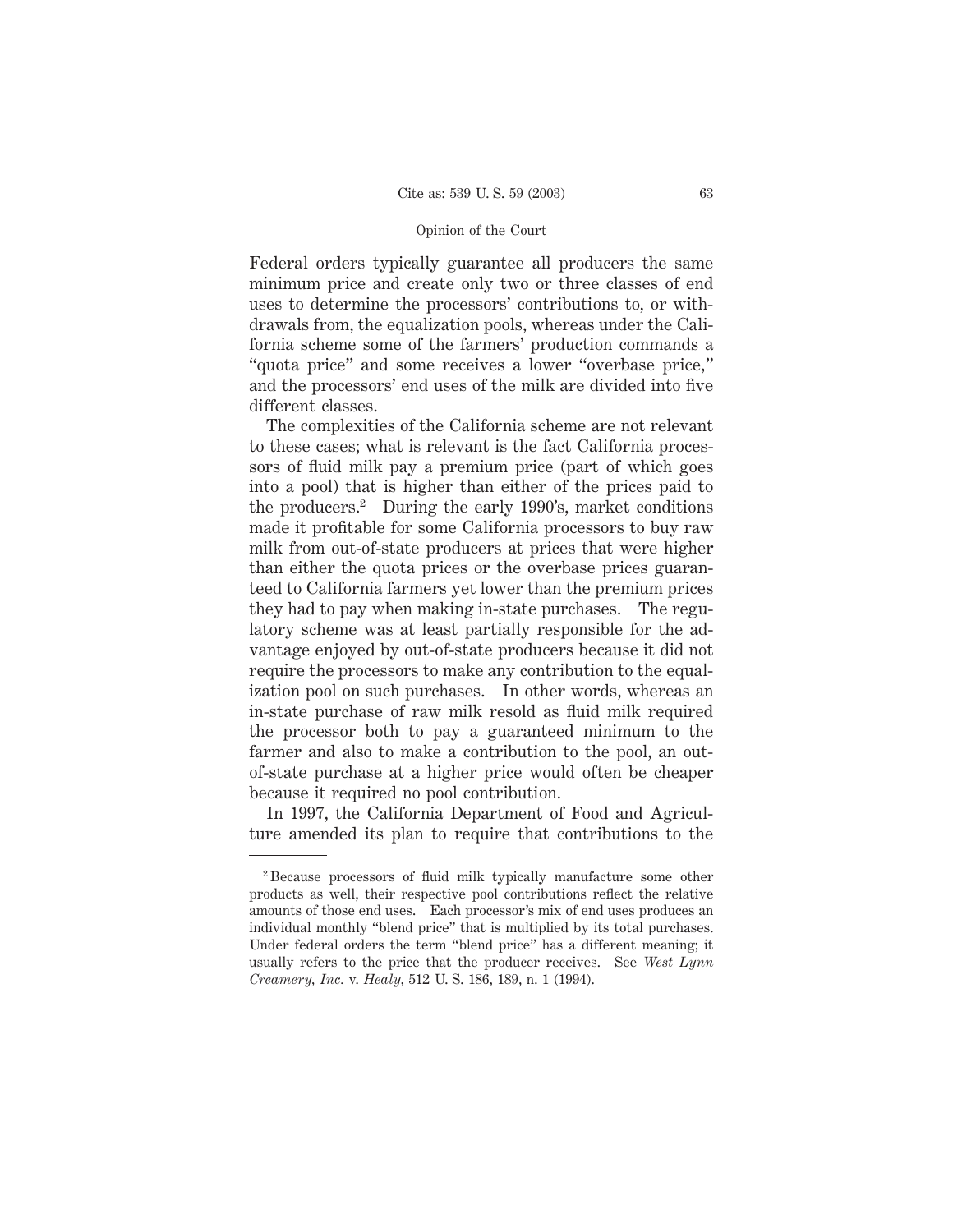pool be made on some out-of-state purchases.3 It is the imposition of that requirement that gave rise to this litigation. Petitioners in No. 01–950 operate dairy farms in Nevada; petitioners in No. 01–1018 operate such farms in Arizona. They contend that the 1997 amendment discriminates against them. In response, the California officials contend that it merely eliminated an unfair competitive advantage for out-of-state producers that was the product of the regulatory scheme itself.

Without reaching the merits of petitioners' constitutional claims, the District Court dismissed both cases and the Court of Appeals for the Ninth Circuit affirmed. 259 F. 3d 1148 (2001). Relying on its earlier decision in *Shamrock Farms Co.* v. *Veneman,* 146 F. 3d 1177 (1998), the court held that a federal statute enacted in 1996 had immunized California's milk pricing and pooling laws from Commerce Clause challenge. It also held that the corporate petitioners had no standing to raise a claim under the Privileges and Immunities Clause, and that the individuals' claim under that Clause failed because the 1997 plan amendments did not, "on their face, create classifications based on any individual's residency or citizenship." 259 F. 3d, at 1156. We granted certiorari to review those two holdings, 537 U. S. 1099 (2003), but in doing so we do not reach the merits of either constitutional claim.

II

In some respects, the State's composition standards set forth in the 1947 Act exceed those set by the federal Food and Drug Administration (FDA). For example, California's minimum standard for reduced fat milk requires that it contain at least 10 percent solids-not-fat (which include protein,

<sup>3</sup> After the 1997 amendment, processors whose blend price exceeds the quota price must make contributions to the pool on their out-of-state purchases as well as their in-state purchases.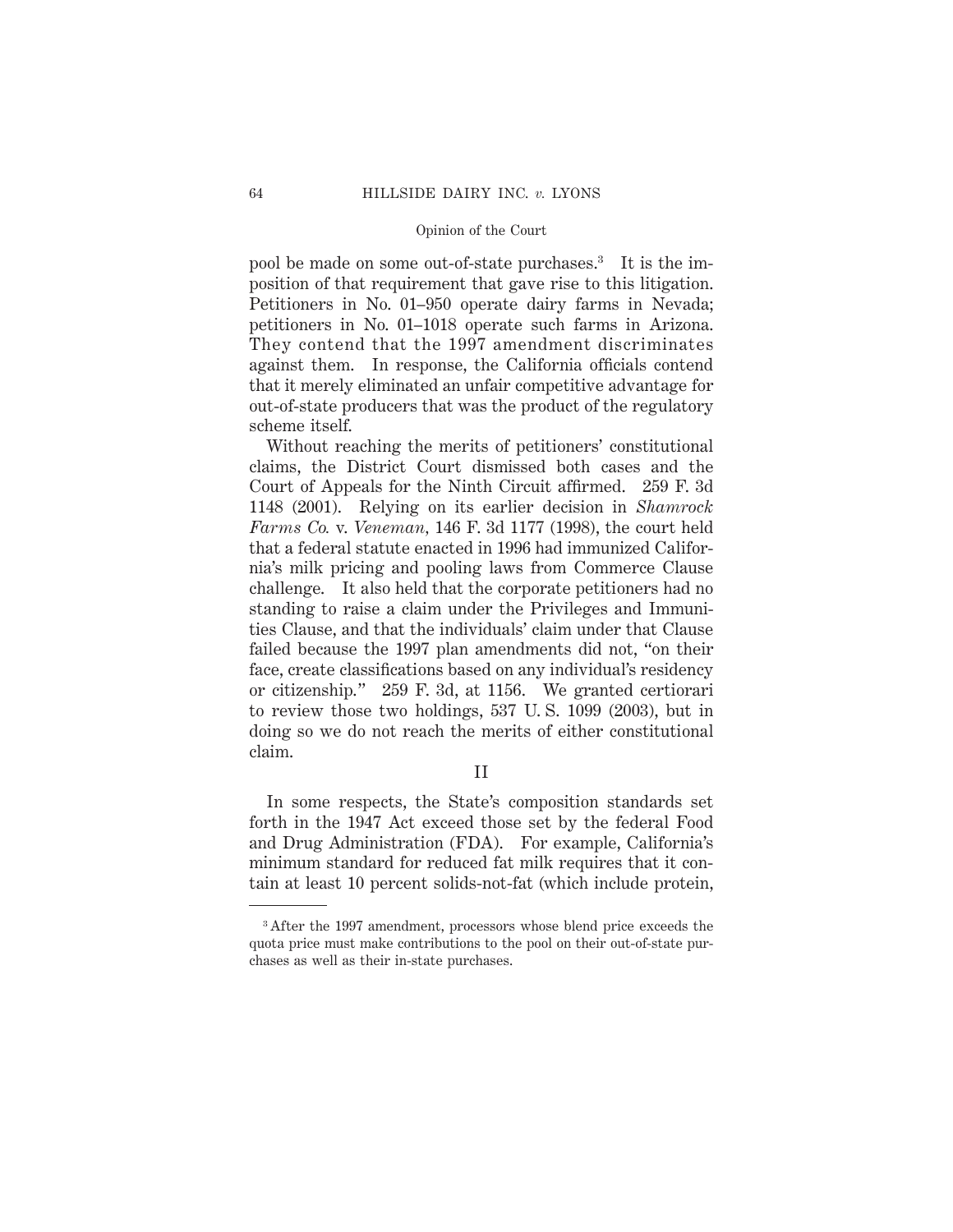calcium, lactose, and other nutrients). Cal. Food & Agric. Code Ann. § 38211 (West 2001). Federal standards require that reduced fat milk contain only 8.25 percent solids-not-fat. See 21 CFR §§ 131.110, 101.62 (2002). Some of California's standards were arguably pre-empted by Congress' enactment of the Nutrition Labeling and Education Act of 1990, 104 Stat. 2353, which contains a prohibition against the application of state quality standards to foods moving in interstate commerce. See 21 U. S. C. § 343–1(a). The District Court so held in *Shamrock Farms Co.* v. *Veneman,* No. Civ– S–95–318 (ED Cal., Sept. 25, 1996). In response to that decision, California sought an exemption from both the FDA and Congress. See *Shamrock Farms,* 146 F. 3d, at 1180. Before the FDA acted, Congress responded favorably with the enactment of the statute that governs our disposition of these cases. That statute, § 144 of the Federal Agriculture Improvement and Reform Act of 1996, provides:

"Nothing in this Act or any other provision of law shall be construed to preempt, prohibit, or otherwise limit the authority of the State of California, directly or indirectly, to establish or continue to effect any law, regulation, or requirement regarding—

"(1) the percentage of milk solids or solids not fat in fluid milk products sold at retail or marketed in the State of California; or

"(2) the labeling of such fluid milk products with regard to milk solids or solids not fat." 7 U. S. C. § 7254.

Thereafter, Shamrock Farms brought another suit against the Secretary of the California Department of Food and Agriculture challenging the validity of both the State's compositional standards and its milk pricing and pooling laws. In that case, the Court of Appeals held that § 144 had immunized California's marketing programs as well as the compositional standards from a negative Commerce Clause chal-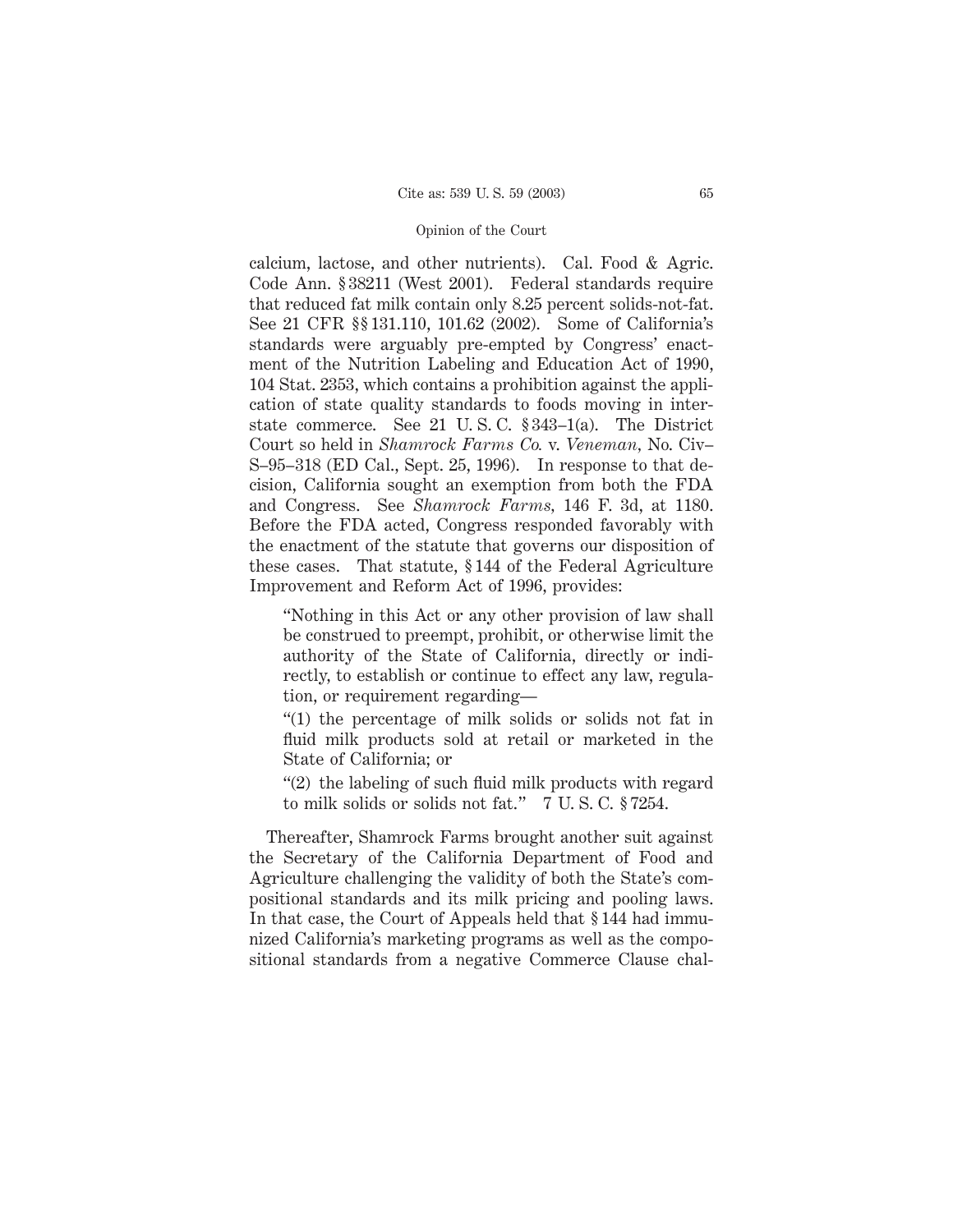lenge. *Shamrock Farms,* 146 F. 3d, at 1182. In adhering to that ruling in the cases before us today, the Ninth Circuit erred.

The text of the federal statute plainly covers California laws regulating the composition and labeling of fluid milk products, but does not mention laws regulating pricing. Congress certainly has the power to authorize state regulations that burden or discriminate against interstate commerce, *Prudential Ins. Co.* v. *Benjamin,* 328 U. S. 408 (1946), but we will not assume that it has done so unless such an intent is clearly expressed. *South-Central Timber Development, Inc.* v. *Wunnicke,* 467 U. S. 82, 91–92 (1984). While § 144 unambiguously expresses such an intent with respect to California's compositional and labeling laws, that expression does not encompass the pricing and pooling laws. This conclusion is buttressed by the separate California statutes addressing the composition and labeling of milk products, on the one hand, and the pricing and pooling of milk on the other. See *supra,* at 62–65 and this page. The mere fact that the composition and labeling laws relate to the sale of fluid milk is by no means sufficient to bring them within the scope of § 144. Because § 144 does not clearly express an intent to insulate California's pricing and pooling laws from a Commerce Clause challenge, the Court of Appeals erred in relying on § 144 to dismiss the challenge.

# III

Article IV, §2, of the Constitution provides:

"The Citizens of each State shall be entitled to all Privileges and Immunities of Citizens in the several States."

Petitioners, who include both individual dairy farmers and corporate dairies, have alleged that California's milk pricing laws violate that provision. The Court of Appeals held that the corporate petitioners have no standing to advance such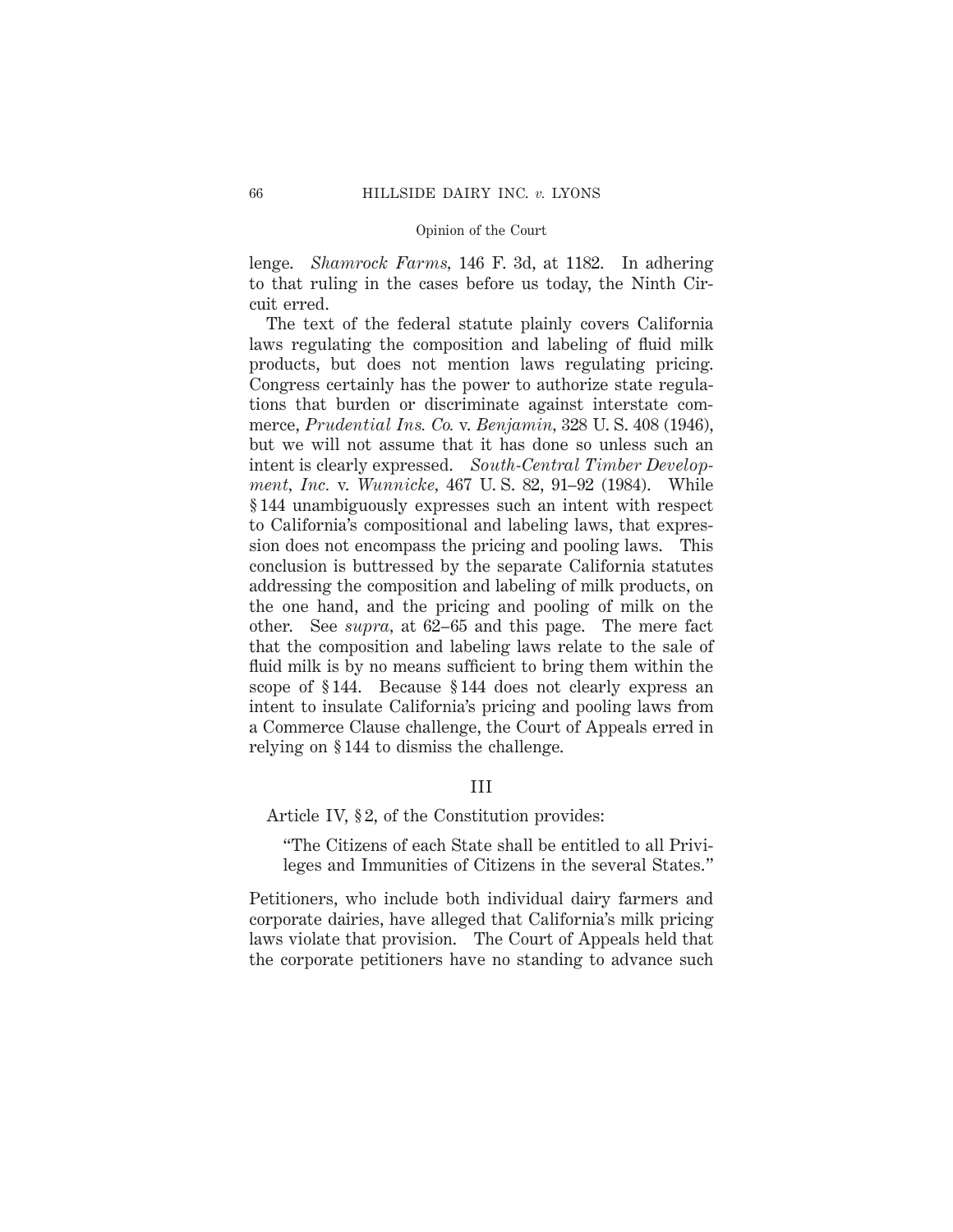a claim, and it rejected the individual petitioners' claims because the California laws "do not, on their face, create classifications based on any individual's residency or citizenship." 259 F. 3d, at 1156. Petitioners do not challenge the first holding, but they contend that the second is inconsistent with our decision in *Chalker* v. *Birmingham & Northwestern R. Co.,* 249 U. S. 522 (1919). We agree.

In *Chalker,* we held that a Tennessee tax imposed on a citizen and resident of Alabama for engaging in the business of constructing a railroad in Tennessee violated the Privileges and Immunities Clause. The tax did not on its face draw any distinction based on citizenship or residence. It did, however, impose a higher rate on persons who had their principal offices out of State. Taking judicial notice of the fact that "the chief office of an individual is commonly in the State of which he is a citizen," we concluded that the practical effect of the provision was discriminatory. *Id.,* at 527. Whether *Chalker* should be interpreted as merely applying the Clause to classifications that are but proxies for differential treatment against out-of-state residents, or as prohibiting any classification with the practical effect of discriminating against such residents, is a matter we need not decide at this stage of these cases. Under either interpretation, we agree with petitioners that the absence of an express statement in the California laws and regulations identifying outof-state citizenship as a basis for disparate treatment is not a sufficient basis for rejecting this claim. In so holding, however, we express no opinion on the merits of petitioners' Privileges and Immunities Clause claim.

\* \* \*

The judgment of the Court of Appeals is vacated, and these cases are remanded for further proceedings consistent with this opinion.

*It is so ordered.*